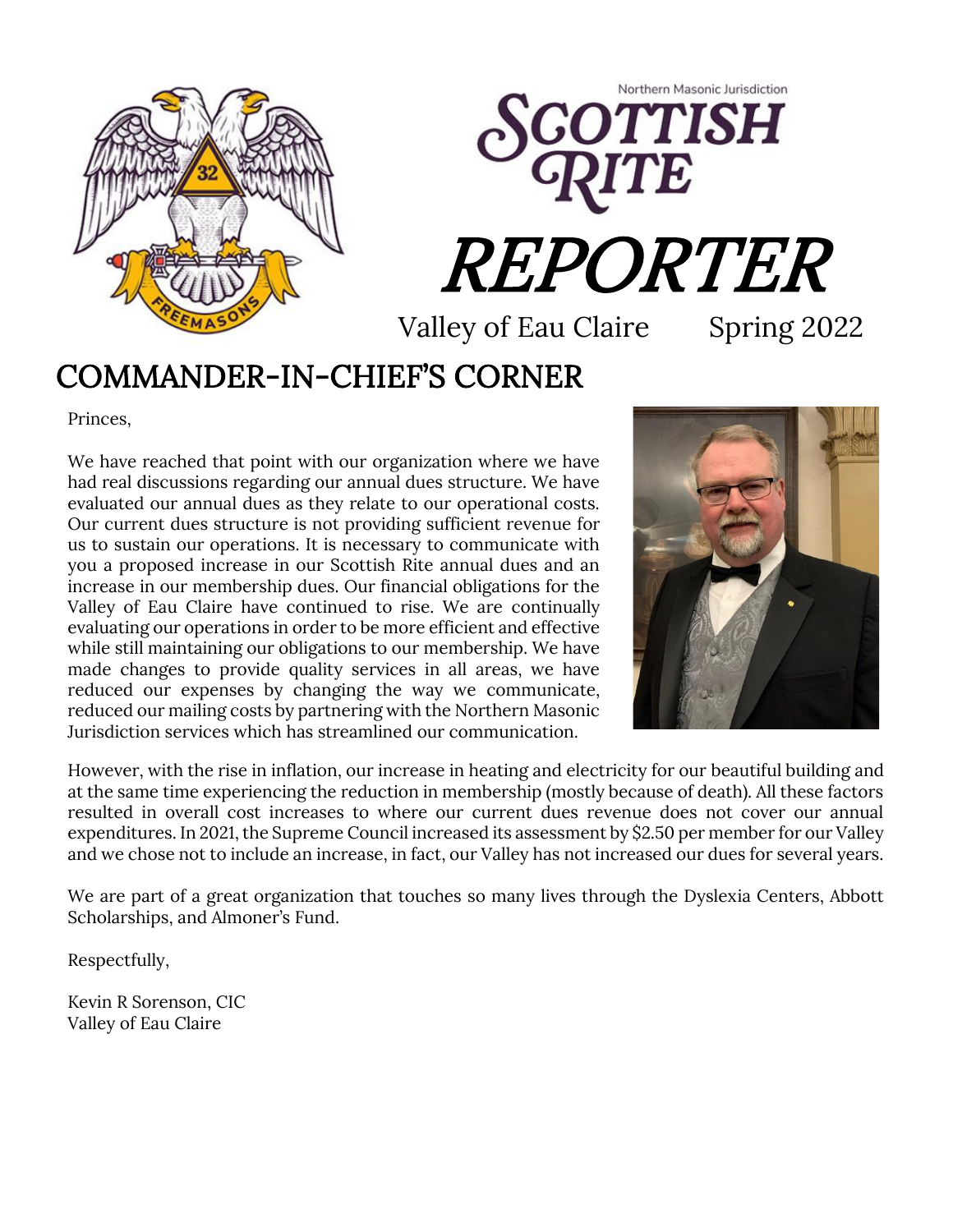#### SPRING CLASS HONOREE: Ill. Michael A. DeWolf, 33°

The spring class has been named in honor of the Ill. Michael A. DeWolf, 33°. Michael was born October 9, 1950, in Oconomowoc, Wisconsin. He graduated from Wausau Senior High School in 1968, and then attended the University of Wisconsin Oshkosh where he earned a Bachelor's of Science in Geology degree. After earning his undergraduate degree, he worked for Enderies Fasteners as a sales representative during which time he attend night school and earned a Master of Business Administration graduate degree. Michael worked for Abbott Interfast as sales representative for a few years, then he and a partner started IQS International which grew and evolved into several successful businesses, including Wisconsin Fulfillment & Design, LLC. and Total Quality Integration, LLC 1986 – 1990, where Michael served as Executive Vice President and IQS International, LLC. where Michael served as President and COO from 1990 until 1996 when he sold his interest in the business.



Mike met Marilyn in 1982, they fell in love and were married in 1983 and had a son, Andy. They were happily married for 30 years. In 2012 Marilyn passed away after a long battle with cancer. In December 2014, Mike was fortunate to be introduced to Annie Fang by a close friend, and Past Potentate of Tripoli Shiners, at a Masonic Christmas Party for Freemasons Lodge. Annie and Mike fell in love were married in September 2016.

Most Worshipful Brother DeWolf began his Masonic journey at the age of 14 joining the Order of DeMolay, Wausau Chapter where he served as Master Councilor in 1968. He is a recipient of the Chevalier Degree, which is the highest honor an active DeMolay can receive. He also earned two Blue Honor Keys, was awarded the DeMolay Legion of Honor, and in 2021 he was elected an Honorary Member of the DeMolay Supreme Council.

Brother DeWolf was raised to the Sublime Degree of Master Mason on October 2, 1984, in Myron Reed Lodge #297 in Milwaukee, WI. In 1991 he served as the Worshipful Master of Wauwatosa Lodge #267, Wauwatosa, WI. He is plural or honorary member of several Wisconsin Masonic Lodges. Most Worshipful Brother DeWolf served as a District Deputy Grand Master from 1992-95 and was appointed to the progressive line of the Grand Lodge in 1996. In 2003 Most Worshipful Brother DeWolf was elected and served as the Most Worshipful Grand Master of Free and Accepted Masons in Wisconsin and he has served as Grand Secretary since 2005.

Most Worshipful Brother DeWolf is an Honorary Past Grand Master of the Grand Lodge of New Jersey, Honorary Junior Grand Warden Grand Lodge of Kansas, Grand Representative to The Grand Lodge of New York and New Jersey and is an Honorary Past Grand Master of Saskatchewan. He recently received the Honorary Degree of Saint George in the Degree of Grand Cross from the Grand Lodge of Portugal.

Noble DeWolf has been a Member of Tripoli Ancient Arabic Order of the Nobles of the Mystic Shrine, in Milwaukee since 1984.

Ill. Brother DeWolf's Scottish Rite journey began on November 2, 1984, in the Valley of Milwaukee. He served as Thrice Potent Master of the Lodge of Perfection in 1992-93 and has participated in many degrees over the years, to include 4th, 14th, 27th, 32nd, and 33rd. Michael was coronated a Sovereign Grand Inspector General 33rd degree in 2004 and elected an Active member of the Supreme Council in 2005, and is a past Grand Keeper of the Archives and the Grand Representative to Luxembourg. Ill. Brother DeWolf 33° serves on the Supreme Council Masonic Education and Program Development (Leadership) Committee, Chairs the Site Selection committee for the Annual Meeting and Strategic Planning and served as the Deputy for Wisconsin from 2013-2019.

Ill. Brother DeWolf 33° is held in the highest esteem by Masons and their leaders across the United States and in many countries around the world. Ill. Brother DeWolf served as Executive Secretary/Treasurer for the Conference of Grand Secretaries in North American from 2012 – 2018. He is currently a member of the Board of Directors for the George Washington National Masonic Memorial and the Wisconsin DeMolay Foundation. For the past five years Past Grand Master and Ill. Brother DeWolf has been honored to serve in the prestigious position as the Executive Secretary for the Conference of Grand Masters of Masons in North America.

Very few men in the world have had such a highly distinguished history of masonic service as Ill. Brother DeWolf 33°. We are proud to name our spring class in honor of his lifetime of exemplary service to our craft.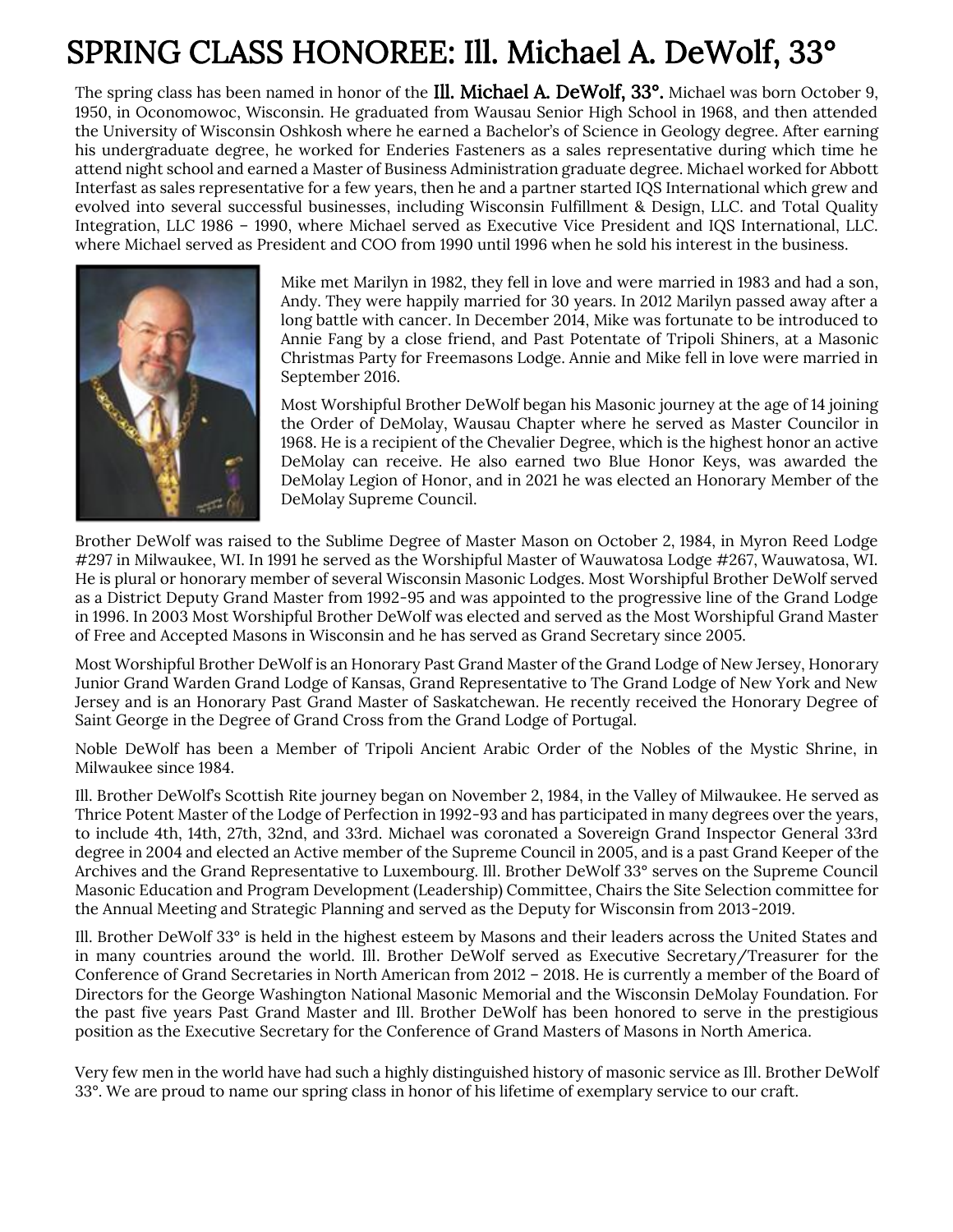#### 2022 SPRING REUNION SCHEDULE Saturday, April 9, 2022

|          | 7:30 AM Donuts and Coffee                            | <b>Small Dining Room</b> |
|----------|------------------------------------------------------|--------------------------|
|          | 8:00 AM Class Registration                           | Office                   |
|          | 9:00 AM Ceremonial Opening - All Bodies              | Class Room               |
| 9:30 AM  | 4th Degree: Builder (DVD)                            | <b>Upstairs Lounge</b>   |
| 10:00 AM | Discussion of the 4th Degree - Open to all Brethren  | <b>Upstairs Lounge</b>   |
| 10:15 AM | 22nd Degree: Prince of Libanus                       | Auditorium               |
| 10:30 AM | Discussion of the 22nd Degree - Open to all Brethren | <b>Upstairs Lounge</b>   |
| 11:00 AM | 5th Degree: Perfect Master                           | Auditorium               |
| 11:30 AM | Discussion of the 5th Degree - Open to all Brethren  | <b>Upstairs Lounge</b>   |
| 11:45 AM | Lunch                                                | <b>Small Dining Room</b> |
| 12:45 PM | 27th Degree: Knight of Jerusalem                     | Auditorium               |
| 1:30 PM  | Discussion of the 27th Degree - Open to all Brethren | <b>Upstairs Lounge</b>   |
| 2:00 PM  | 31st Degree: My Brother's Keeper                     | Auditorium               |
| 2:30 PM  | Discussion of the 31st Degree - Open to all Brethren | <b>Upstairs Lounge</b>   |
| 2:45 PM  | Reception                                            | <b>Small Dining Room</b> |

#### Saturday, April 30, 2022

| 7:30 AM  | Donuts and Coffee                                    | <b>Small Dining Room</b> |
|----------|------------------------------------------------------|--------------------------|
| 8:15 AM  | Class Assembly                                       | Class Room               |
| 8:30 AM  | 24th Degree: Brother of the Forest                   | Auditorium               |
| 9:15 AM  | Discussion of the 24th Degree - Open to all Brethren | Class Room               |
| 9:30 AM  | Presentation by the Director of the Work             | Class Room               |
| 10:00 AM | <b>Class Picture</b>                                 | Auditorium               |
|          | 10:30 AM 14th Degree: Grand Elect Mason              | Auditorium               |
| 11:30 AM | Discussion of the 14th Degree - Open to all Brethren | Class Room               |
| 12:00 PM | Lunch                                                | <b>Small Dining Room</b> |
| 1:00 PM  | 6th Degree: Master of the Brazen Serpent             | Auditorium               |
| 1:30 PM  | Discussion of the 6th Degree - Open to all Brethren  | Class Room               |
| 2:00 PM  | 32nd Degree: Sublime Prince of the Royal Secret      | Auditorium               |
| 3:00 PM  | Discussion of the 32nd Degree - Open to all Brethren | Class Room               |
| 3:30 PM  | The Last Full Measure                                | Auditorium               |
| 4:00 PM  | Reception                                            | <b>Small Dining Room</b> |
| 5:30 PM  | <b>Banquet</b>                                       | Large Dining Room        |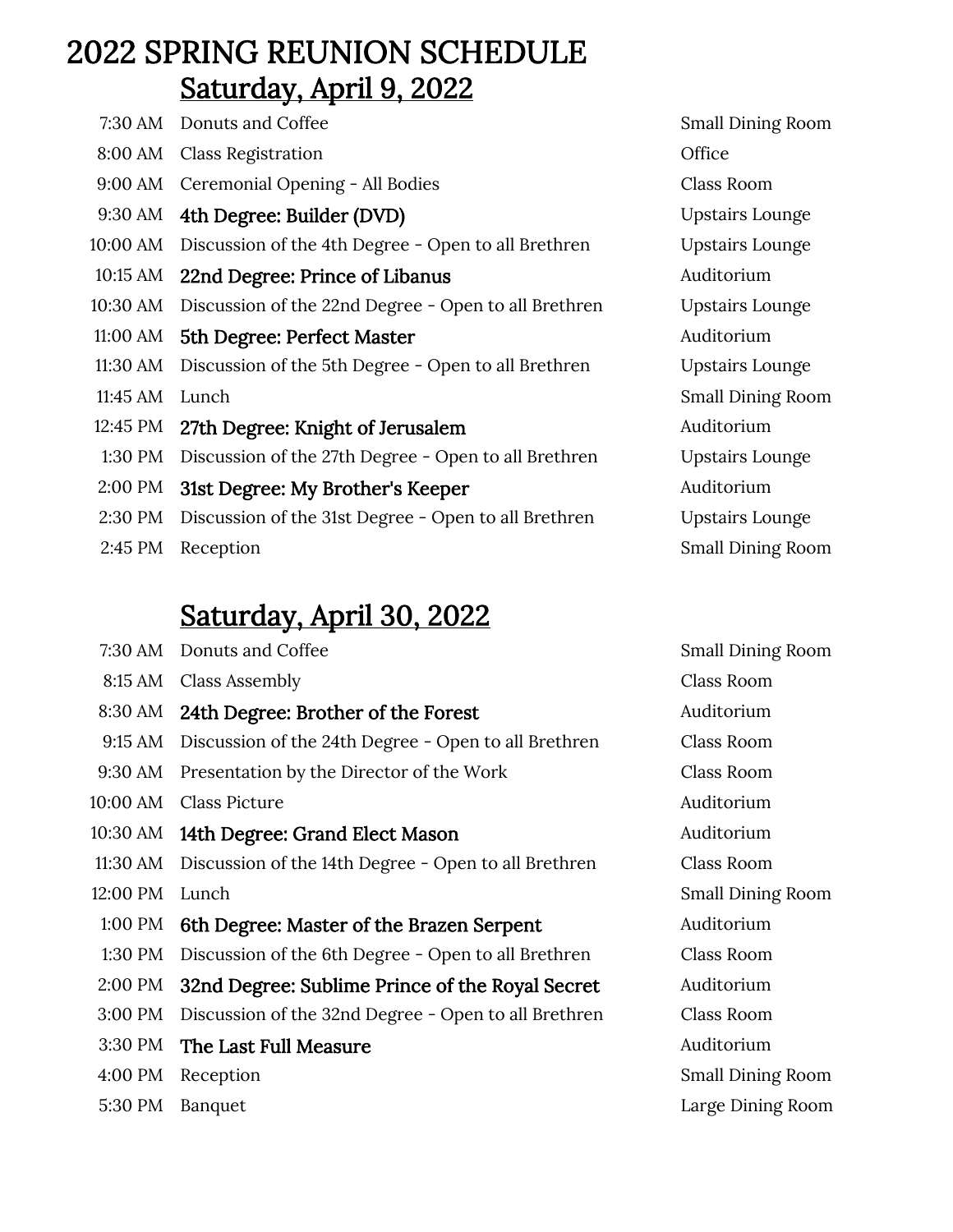#### FROM THE "DIRECTORS OF THE WORK"

Mark your calendar for the presentation of the play "The Last Full Measure". It will be presented on Saturday, April 30, 2022, at 3:30 PM at the Eau Claire Masonic Center.



This play is the story of Abraham Lincoln immediately after he returns from Gettysburg, where he gave one of his most famous speeches. The dramatic presentation will give you an insight into the minds and hearts of the individuals who gave their last full measure.



For more details, please refer to the poster included in this edition of the Scottish Rite Reporter.



Directors of the Work

Contact Information

Rick Schnabel (715-432-3152) [rickschnabel33@hotmail.com](mailto:rickschnabel33@hotmail.com)

Joe Barlow (715-803-8766) elvishimselvis33@gmail.com

We are always looking for pictures and articles to print in the Scottish Rite Reporter. If you have something that you would like to have included, please contact the Directors of the Work – use the contact information listed above.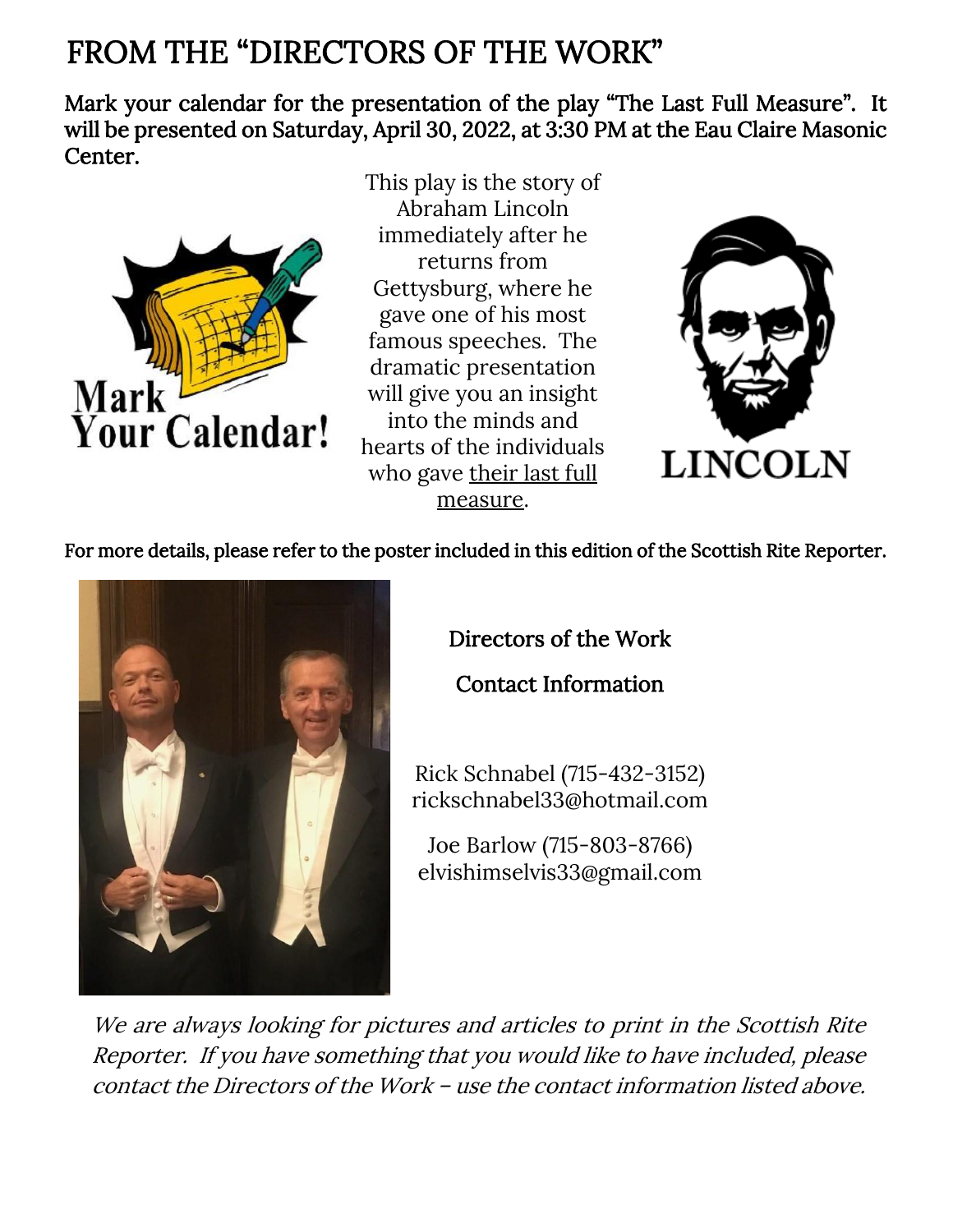# "The Last Full Measure"

based on the short story *The Perfect Tribute* by Mary Shipman Andrews



The Scottish Rite Valley of Eau Claire will be presenting the play "The Last Full Measure" on Saturday, April 30, 2022 in the Auditorium of the Eau Claire Masonic Center at 3:30 PM

This event is open to all Masons, you do not have to be a Scottish Rite Mason in order to attend. Please invite your spouse and children, and Masons you know, to attend as guests. Extend an invitation to them to join us at a reception for the new class in the Small Dining Room following the play. **They can also stay for the Reunion banquet – as long as banquet tickets are purchased in advance.** Reservations for the banquet can be made by contacting the Valley Secretary at 715-832-7759.

The setting of this drama is in the Civil War era. We acknowledge that the content of the scenes may be fictitious, may be historically inaccurate, or may be out of proper chronological order. They do, however, serve to present an important moral lesson.

This play lasts about 30 minutes, and exemplifies the type of degree work that is done in a Scottish Rite Valley.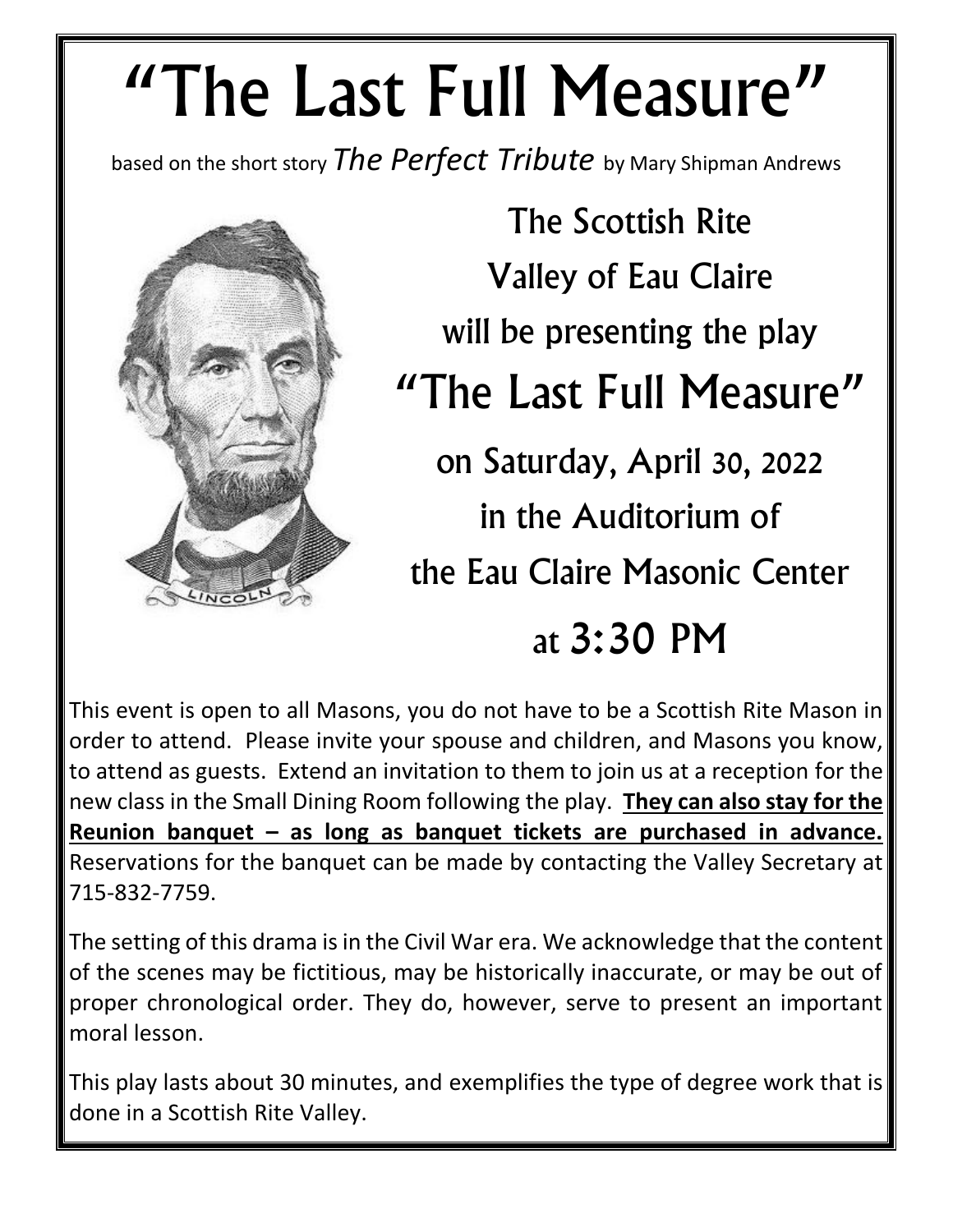# LEON M. ABBOTT SCHOLARSHIP PROGRAM

Named after Leon M. Abbott, Sovereign Grand Commander from 1921 to 1932, the Abbott Scholarship Program provides financial support for the continuing undergraduate and graduate education of Scottish Rite Masons, young men and women from Scottish Rite families, and Masonic-related youth groups.



Eligibility: Those meeting any of the following criteria are eligible to apply for the 2022 Abbott Scholarship program for undergraduate studies:

- A Scottish Rite Mason of the Northern Masonic Jurisdiction
- A student directly related (bloodline or by legal means) to a current or deceased Scottish Rite Mason in the Northern Masonic Jurisdiction
- A member of a Masonic sponsored youth group within the Northern Masonic Jurisdiction
- A high school senior, currently accepted at an accredited trade school who has attained a minimum grade point average of 2.75 on a 4.0 scale
- A high school senior, or undergraduate, or graduate student currently enrolled at an accredited college or university
- Applications should be submitted to the Valley of the sponsoring Scottish Rite Mason

Go to: https://scottishritenmi.org/abbott and you have arrived at the Northern Masonic Jurisdiction website. You will see the Abbott Scholarship information and requirements. At the bottom of information click Forms to Download the application.

Applications can also be obtained at the Valley of Eau Claire's Scottish Rite Office, or an application can be sent to you electronically if you contact the Valley's Secretary via email.

#### ALL APPLICATIONS MUST BE RETURNED TO THE VALLEY OF EAU CLAIRE'S SECRETARY BY APRIL 15, 2022.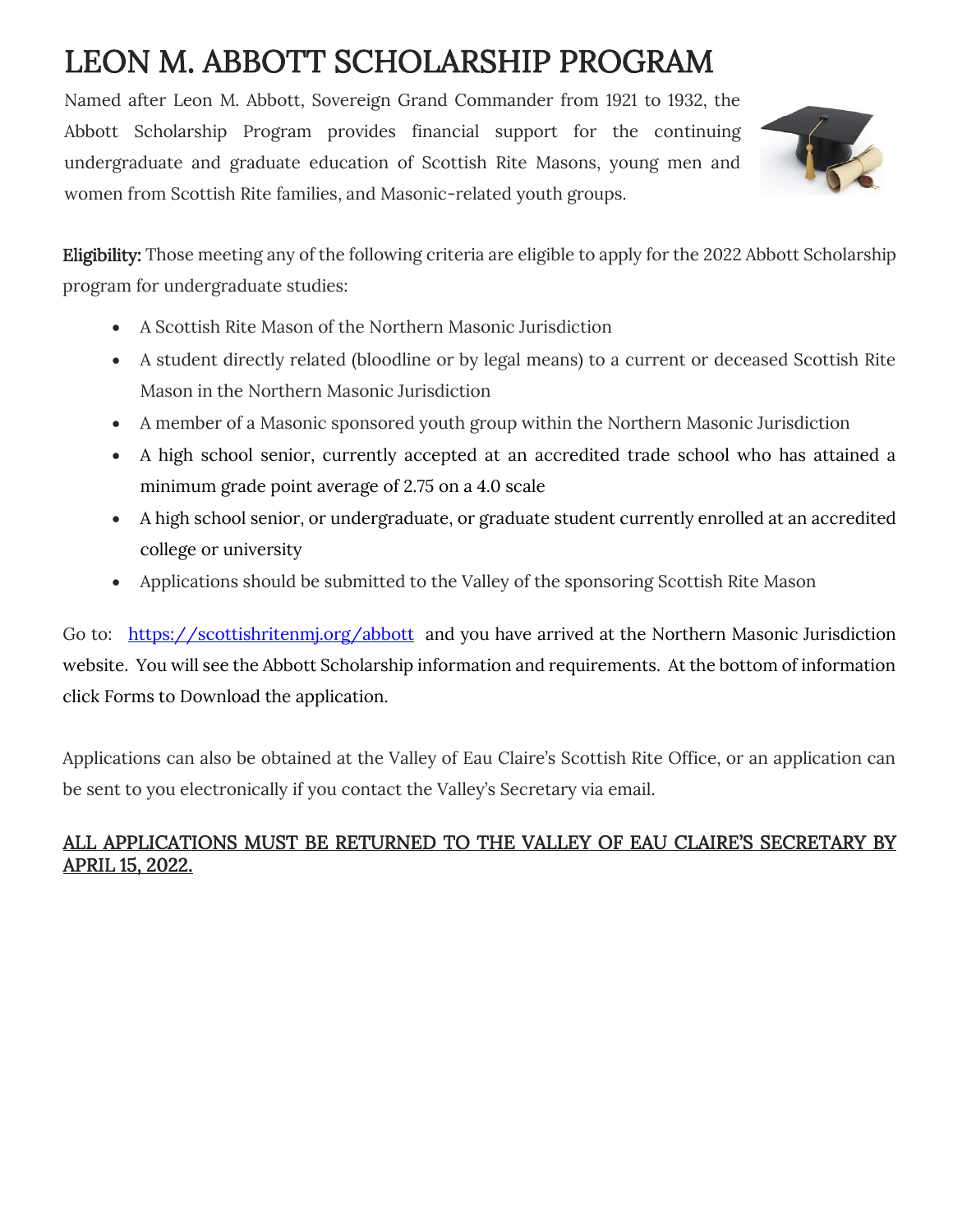## DUES CHANGE

It is unfortunate, however necessary to communicate with you regarding an increase in our Scottish Rite annual dues. It is no secret that the cost of our Valley of Eau Claire has risen and there is a need to increase our annual dues as we also need to increase our Membership dues as well. Within the By-Laws of our Valley this increase is placed on our membership without a vote. Therefore, regardless next year, 2023 dues will automatically see an increase for the assessment.

| <b>DUES</b>                | 2022 Dues Amount | Increase Amount | 2023 Dues Amount |
|----------------------------|------------------|-----------------|------------------|
| Lodge of Perfection        | \$10.50          | \$2.50          | \$13.00          |
| Princes of Jerusalem       | \$10.50          | \$2.50          | \$13.00          |
| Rose Croix                 | \$10.50          | \$2.50          | \$13.00          |
| Consistory                 | \$24.00          | \$3.00          | \$27.00          |
| Supreme Council Assessment | \$27.50          | \$2.50          | \$30.00          |
| <b>Total Dues Amounts</b>  | \$83.00          | \$13.00         | \$96.00          |

Current Dues Breakdown: Proposed

NOTE: The last time the dues were increased was 2013, membership was 1051, currently 575

| NEW MEMBERSHIP FEES               | 2022 Fees Amount | Increase Amount | 2023 Fees Amount |
|-----------------------------------|------------------|-----------------|------------------|
| Lodge of Perfection               | \$40.00          | \$10.00         | \$50.00          |
| Princes of Jerusalem              | \$30.00          | \$10.00         | \$40.00          |
| Rose Croix                        | \$30.00          | \$10.00         | \$40.00          |
| Consistory                        | \$50.00          | \$20.00         | \$70.00          |
| <b>Supreme Council Assessment</b> | \$27.50          | \$2.50          | \$30.00          |
| <b>Membership Fee Amounts</b>     | \$150.00         | \$50.00         | \$200.00         |

NOTE: The last time new membership fees were changed was in the 1950's

Therefore, the officers of the Valley of Eau Claire have approved the proposal of an increase in dues effective for the 2023 annual dues at the February 21, 2022 officer meeting to be sent to the membership for vote.

The notice is therefore given to the Valley of Eau Claire membership through an email communication that will/was sent out March 1, 2022 (for those Valley members who have email) and/or communication by an Article in the Spring 2022 Valley of Eau Claire Scottish Rite Reporter. A vote of the dues increase will be concluded on April 9, 2022 at 5:00 pm, which is the conclusion of the first Spring Reunion weekend.

You can detach the Ballot on the next page and mail it the Valley Secretary at PO Box 345, Eau Claire, WI 54702, or complete the Ballot and email it back to the Valley Secretary at [ec.scottishrite@gmail.com.](mailto:ec.scottishrite@gmail.com)

Voting will be available from March 1, 2022 through April 9, 2022 at 5:00 p.m. at the Valley of Eau Claire Scottish Rite Office.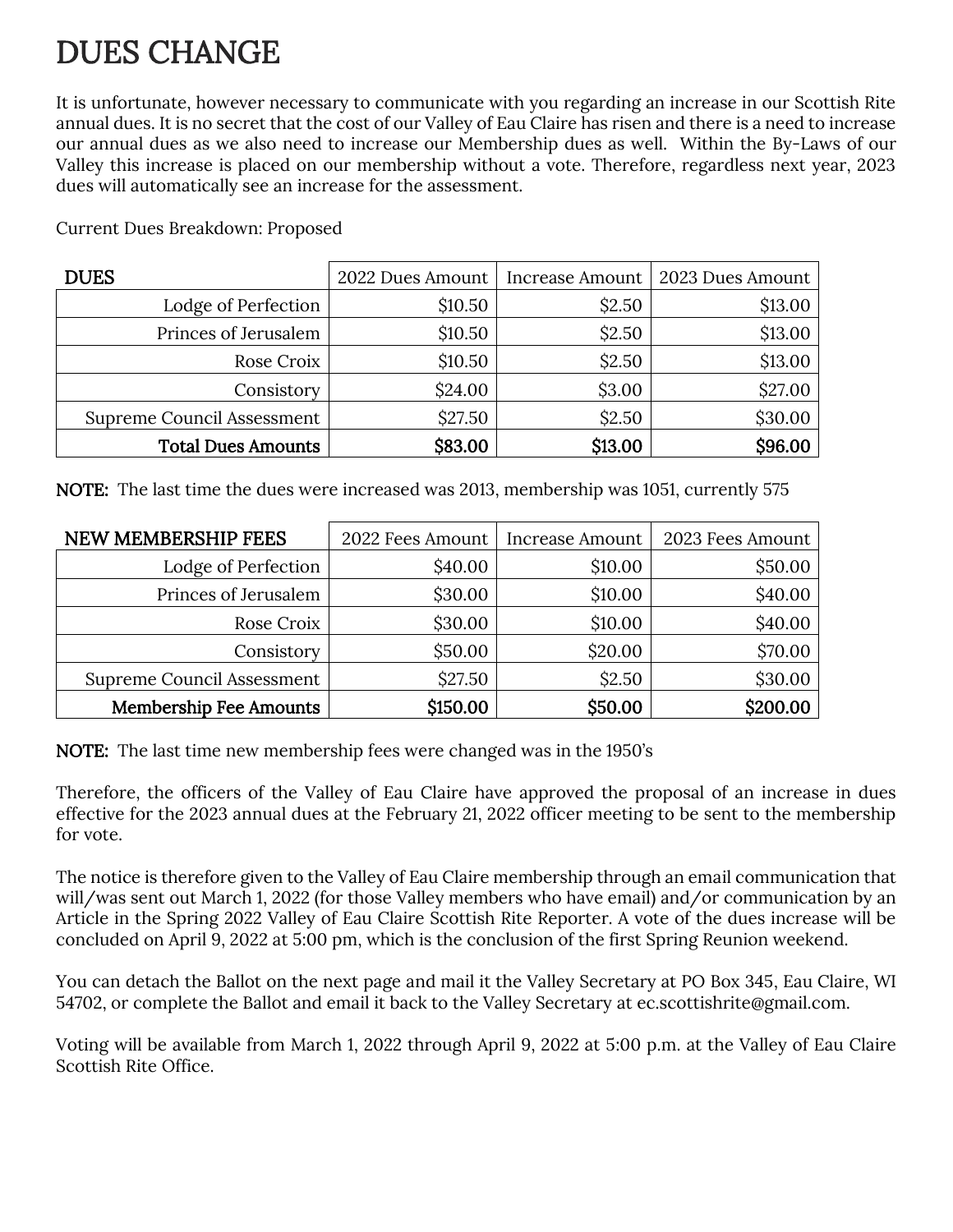#### DUES BALLOT

#### 

OFFICIAL BALLOT (example)

The Valley of Eau Claire 2023 Annual Dues will total \$96.00

Approve Disapprove

The Valley of Eau Claire 2023 Candidate Fees will total \$200.00

Approve Disapprove

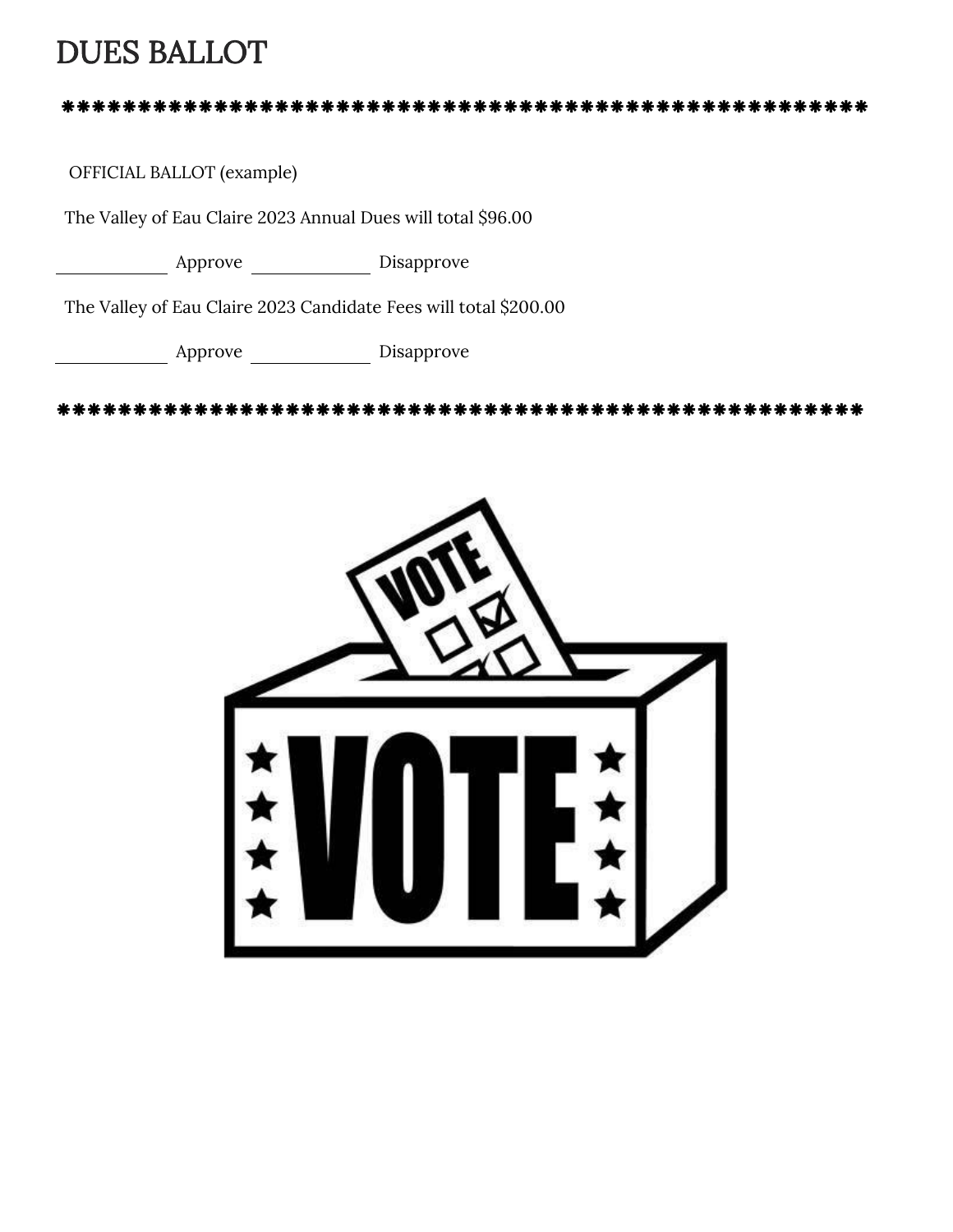## 2022 OFFICER MEETING

On Saturday, January 15th, leaders of our Valley met at the Eau Claire Masonic Center, along with ZOOM participants, for the Annual Officer's General Meeting. Topics that were discussed included member communication, CIC goals, manual for officers, Valley of Excellence Award, leadership training, Almoner's fund, retention, and recruitment, in addition to other topics.

















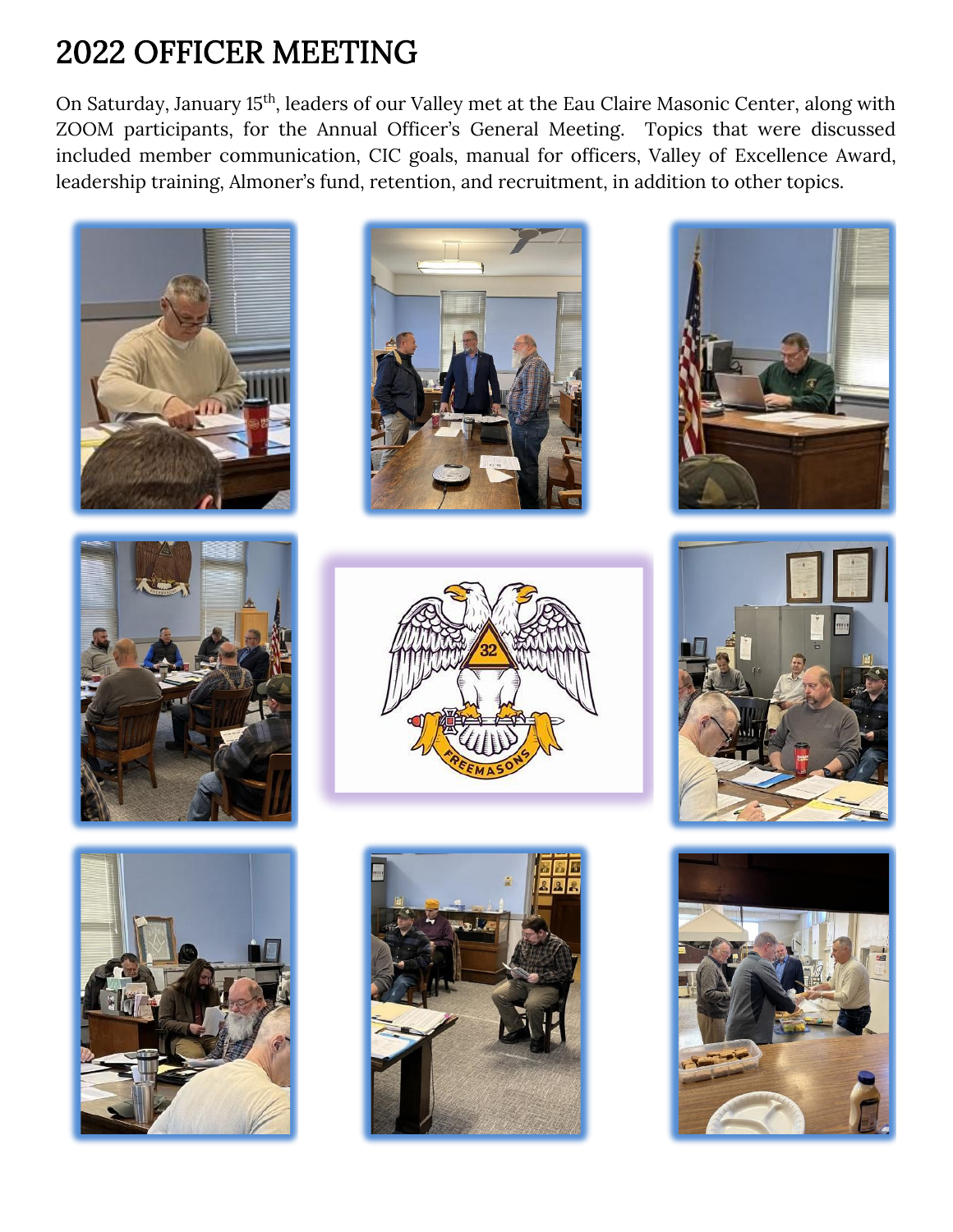#### STEPPIN UP FOR DYSLEXIA April 1, 2022

Friday,

**UPPER WISCONSIN** 

Children's

Cente

Dyslexia

(715) 598-4986

Children's Dyslexia Center of Upper Wisconsin Children's Dyslexia Center of Upper<br>FRIDAY APRIL 1, 2022 AT 6:00PM AY APRIL 1, 2022<br>Equ Claire Masonic Center 616 Graham Avenue Equ Claire, WI 54701

April 1st

**PLEASE purchase** 

tickets before

March 25th

for tickets

\$25 each in advance or \$30 at the door Mail check payable to Children's Dyslexia Center

to the address above or call or email

upperwisconsin@cdcinc.org

It's not foolish to join us for a fundraiser that includes a chicken Marsala dinner, served at 6:30 pm, with live & silent auctions, and raffles.

**US**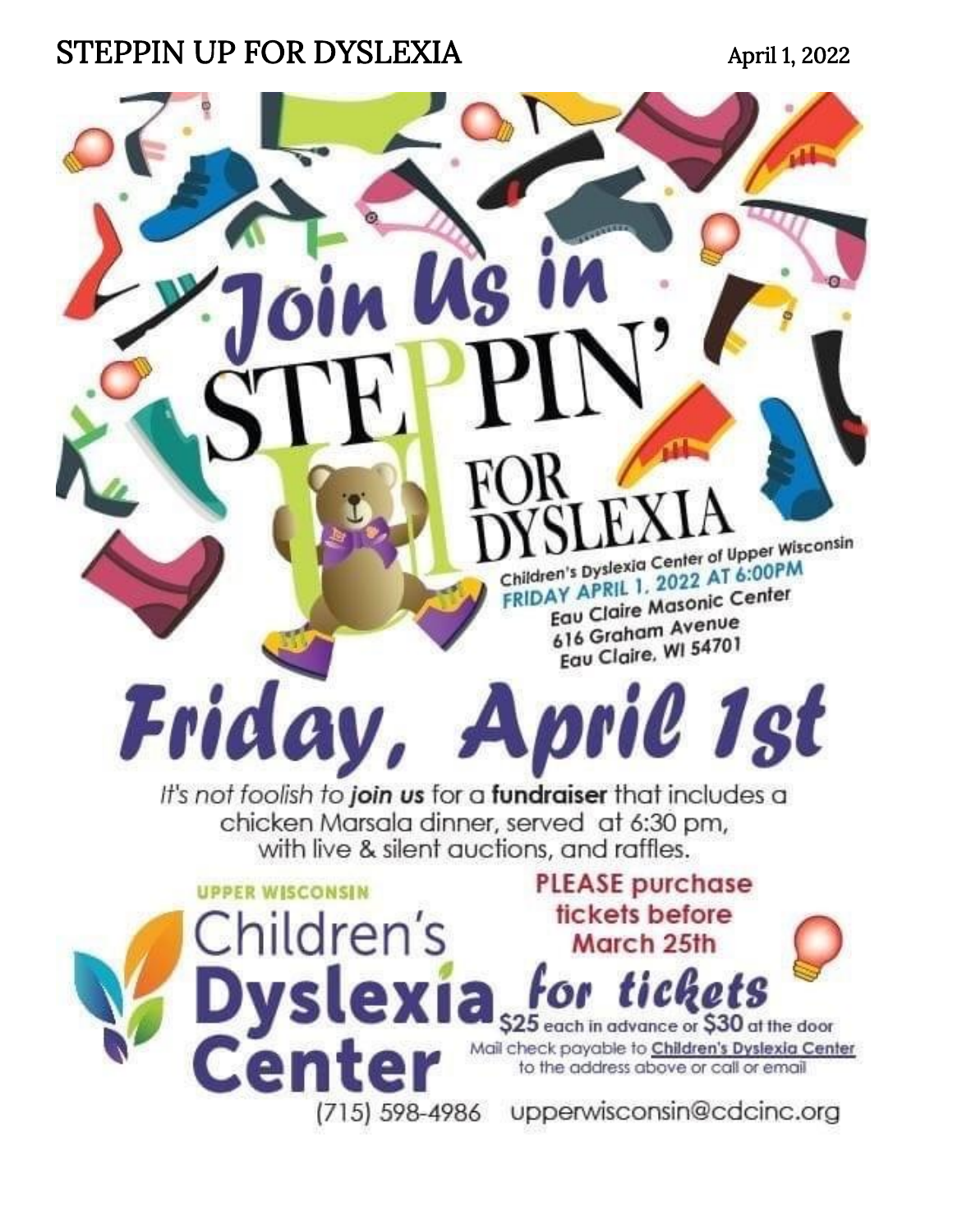#### SPRING REUNION LADIES PROGRAM

#### April 30, 2022

Come relax and socialize while making a customized citronella candle. You will be painting your own unique design on a wine bottle and then turning the decorated wine bottle into a citronella candle. We will be meeting in the 3rd floor lounge of the Masonic Temple. Starting at 8:00 there will be coffee and light breakfast snacks. About 9:00 the painting begins. No artistic talent is needed for this activity, just an imagination!

Lunch will be in the small dining room with the men.

Test your critical thinking, collaboration and creativity skills in the afternoon with a Breakout digital game. (This is similar to an Escape Room only you solve clues and record your results digitally.) See if you and your team can solve the puzzle elements in a set time (or before the other team if there are enough ladies to form 2 teams).

Please come dressed casually. There will be time to change before the Last Full Measure play.

There will be no cost for the day's activities and lunch. Please reply if you are attending with your banquet reservation to make sure we have enough supplies for the citronella candle.

Any questions feel free to contact me.

Gail Abernathy 715-523-1174 gabernathy1174@gmail.com

#### SPRING REUNION ENTERTAINMENT



Variety Sound Entertainment will be our DJ at the Reunion Banquet – you will not be disappointed. They'll play our favorite music and YOU can be the star while singing Karaoke. Plan to stay and enjoy the music after the Banquet.